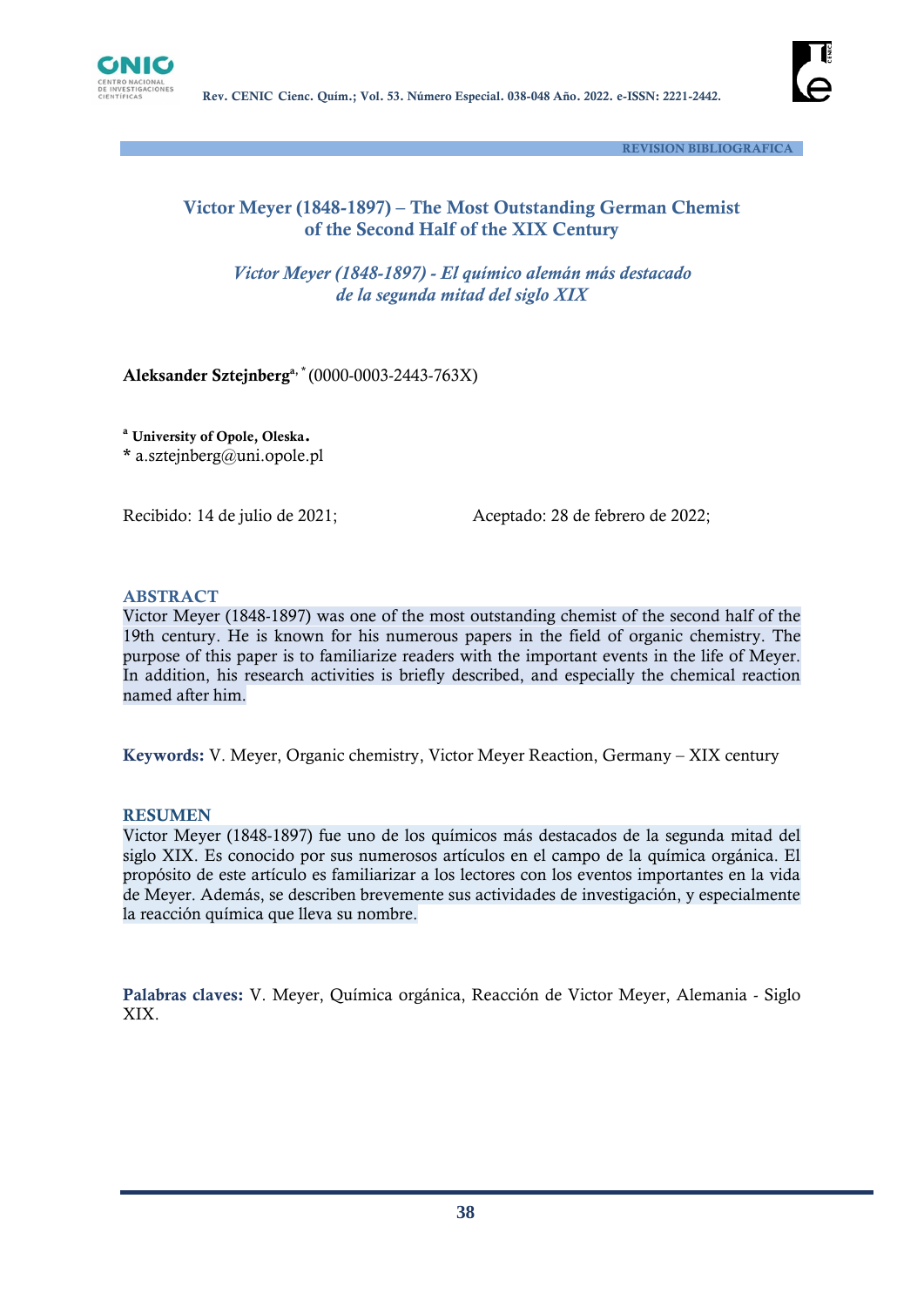

### **INTRODUCTION**

#### *The important events in the Meyer's life*

He was called "the most versatile chemists of his time" (Engel, n.d.b) as well as he "was known as one of the most important researchers of his time" (Biltz, 1898, p. 1). One hundred and twenty-four years have passed since the day of his death, but in that time very little has appeared in the literature about this eminent man.

Victor Meyer (Figure 1) was born in Berlin, on September 8, 1848, and he was the son of Jacques Fischer (1816-1892), a prosperus Jewish merchant in calico printing and dyeing (Horowitz, 1916, p. 364), and his wife Bertha (1822-1895) (Engel, n.d.a).

In 1858, he entered the *Friedrich-Werdersche* Gymnasium (Engel, n.d.ab). In 1864, at the age of sixteen, he became a student at the University of Berlin. He studied there for only one semester, after which he transferred to the University of Heidelberg, where he attended lectures by some of the leading German chemists such as Emil Erlenmeyer (1825-1909) (organic chemistry), Hermann Kopp (1817-1892) in theoretical chemistry, and lectures on analytical chemistry under Robert Bunsen (1811-1899) (Schmidt, 1950, p. 557).

The American biochemist Benjamin Harrow (1888-1970) wrote about Meyer's trip to Heidelberg in one of the chapters in his book (1920):

"… the family persuaded the youth to proceed to Heidelberg, there to attend some lectures in the company of his elder brother [Richard Meyer (1846-1926)]. What the incessant arguments of the parents and friends had failed to do, the chemical lectures of one of the professors easily accomplished. In Bunsen the young man encountered one of those rare minds who can see and demonstrate the beauty and poetry of anything they happen to be engaged in. From the lips of Bunsen chemistry issued forth as a song to nature, and as a song to nature Meyer caught the refrain" (p. 178).

In the spring of 1865 he passed his *Abiturientenexamen* (matriculation examination) (Harrow, 1920, p. 178), and in May, 1867, at the age of nineteen, he received the doctor's degree *summa cum laude* (Biltz, 1898, p. 1; Harrow, 1920, p. 179). He was immediately appointed by Bunsen as his assistant (Anonymous, 1948, p. 364).

During his stay in Heidelberg, he met the British chemist Thomas Edward Thorpe (1845-1925) as well as the American chemist Gideon E. Moore (1842-1895). In one of the letters written by Thorpe to the British chemist Henry Enfield Roscoe (1833-1915), which was published in Roscoe's book (1906), Thorpe wrote:

"I spent in the Heidelberg laboratory, in close association with that great man [Bunsen], as one of the most precious memories of my life. … I had as companions Victor Meyer and an American—Gideon Moore—a man of extraordinary ability, who had the misfortune to be stone-deaf but who taught himself German and spoke it fluently without having heard a sound of the language" (pp. 84, 86).

In 1868, he went to Berlin to work under Adolf von Baeyer (1835-1917) in his chemical laboratory at the *Gewerbeakademie*. In his memoirs, Baeyer (1905) wrote:

"Victor Meyer joined the laboratory two semesters before [Carl] Graebe's [(1841- 1927)] departure. [Carl] Liebermann [(1841-1914)] gives the following description of the new intern: "Coming from Bunsen, whose assistant for mineral water analysis he had been for a short time, Victor Meyer entered the organic laboratory in the fall of 1868. Only 20 years old, radiant with freshness and cheerfulness, he was just as gifted and well-educated as he was thirsty for knowledge and striving forwards in the development of the science by the society. Soon he was, like one of the professor's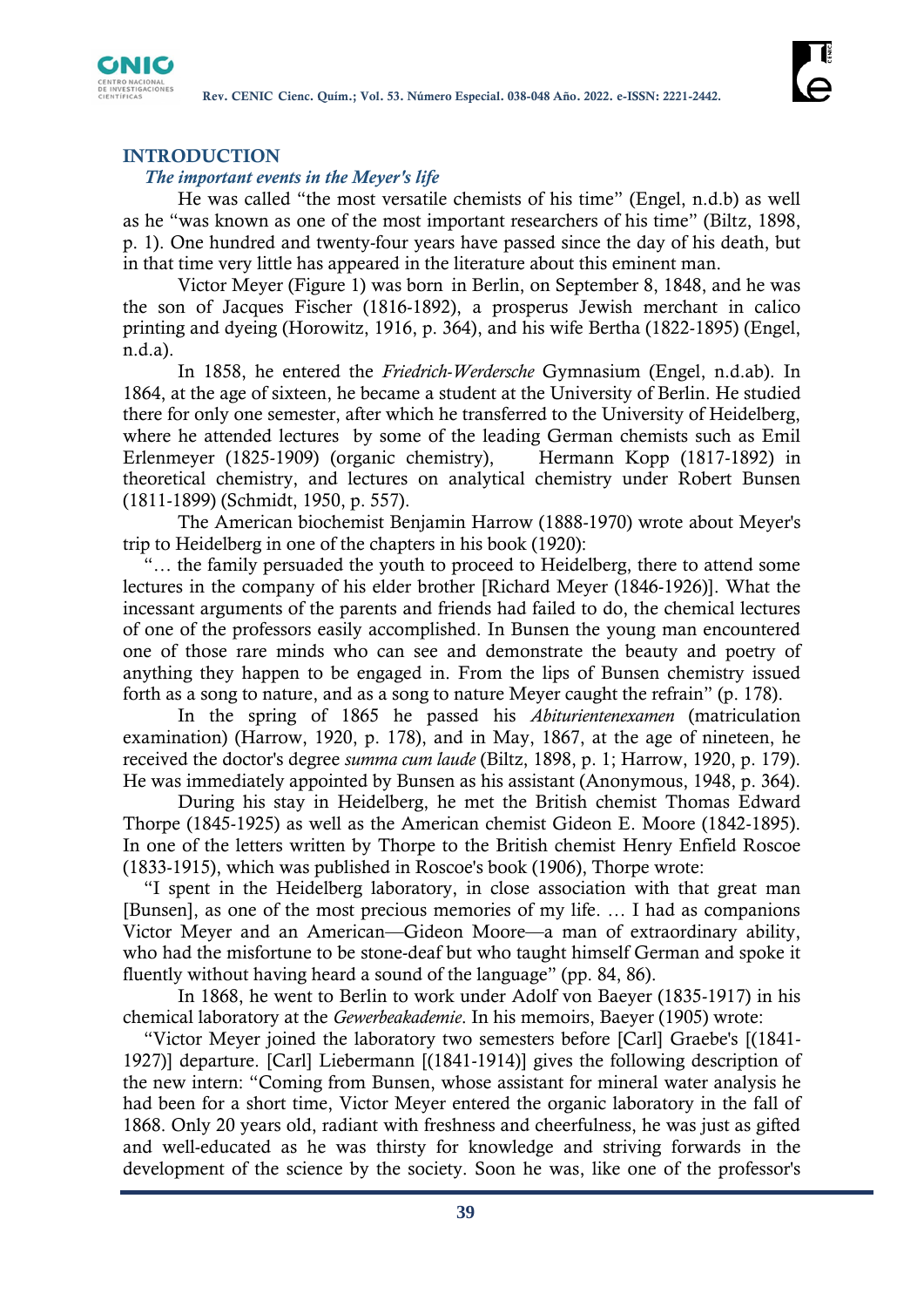

favorites, that of the whole laboratory. But not only did he spice up the midday meal with a cheerful mood, that the older interns shared in a neighboring bar, and the work in the laboratory through beautiful singing; soon our friend became an indispensable, living reference book for the self-employed for the chemical literature, which, owing to his phenomenal memory, he had completely in his head. As early as 1869 he published 2 smaller papers on "Trimethylglycerammonium" [Meyer, 1869a] and "the Dicarboxylic Acid of Sulfur" [Meyer, 1869b], then groped for a while until he came to a decisive topic in 1870 - the positional questions regarding the bisubstitution products of benzene." Victor Meyer stayed in my laboratory for 3 years, until he was a resident, in the summer of 1871. He was appointed extraordinary Professor of Organic Chemistry to the Stuttgart Polytechnic" (pp. XIX-XX).

In 1872, he was called to the chair of Chemistry at the Zürich Polytechnic. One year later, he married Hedwig Davidso[h]n (1851-1923), daughter of Moritz Davidso[h]n (died in 1852) (Engel, n.d.a).

In 1885, he went to Göttingen, and in 1889, at the age of forty-one, he was appointed Professor of Chemistry at University of Heidelberg. He was Bunsen's successor there (Anonymous, 1897, p. 449). From the same year, he also managed chemical laboratory at the University ("Robert Wilhelm Bunsen", 2011). About the period before he took up his duties at University, Harrow (1920) wrote:

"Before proceeding to assume his duties in Heidelberg he spent several delightful days in Bordighera [Italy]. Here were Baeyer, Emil Fischer [(1852-1919)], [Otto] Wallach [(1847-1931)] and Quincke, "the masters of them that know" in chemistry. To Heidelberg Meyer took as his assistants [Paul] Jannasch [(1841-1921)], [Ludwig] Gattermann [(1860-1920)], [Paul] Jacobson [(1859-1923)], [Karl] Auwers [1863- 1939)] and [Robert] Demuth. At this day when one reads these names one cannot but help admiring Meyer's wonderful judgment of men. Every one of these five has since made an enviable name for himself" (p. 191).



*Fig.1. Victor Meyer (1848-1897) ("Meyer, Victor (1848", (1872-1885).*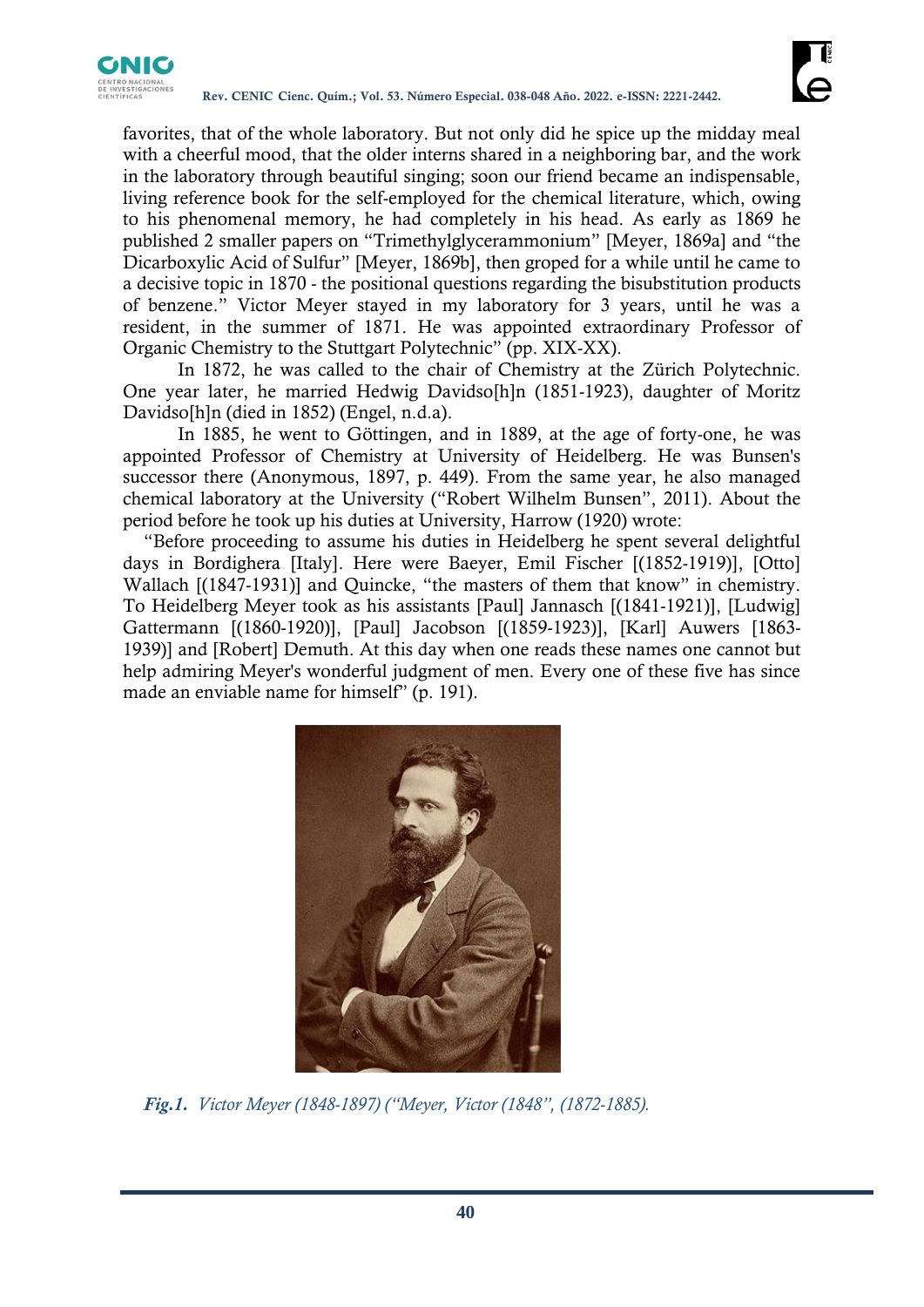

In 1891, he attended the celebration of Jubilee of the Chemical Society. Roscoe (1906) wrote about it in his book:

"The Chemical Society of London … celebrated its Jubilee in February, 1891. My friend William Russell [(1830-1909)] was President, and amongst other functions naturally came a dinner. The chief guest of the evening was the late Lord Salisbury [(1830-1903)], who delivered a masterly speech on the intellectual pleasure to be derived from the pursuit of science for its own sake. No less eloquent was the recognition by the ever-lamented chemist of Heidelberg, Victor Meyer, of the part played by the society in the development of the science" (pp. 171-172).

He died on August 8, 1897. He was buried in the Bergfriedhof of Heidelberg on August 10 ("Viktor Meyer", 2021; Lieberman, 1897, p. 2168). H. C. Cooper in his article (1897) published in *Science* wrote about his death and funeral as follows:

"That so great a man should depart in such a way, and in the prime of his life, seems to be the regret of all who knew his accomplishments. …Returning from a social gathering rather late Saturday evening, he retired to his room, with the request that he be not disturbed on the following morning. When the door was forced open at noon by the anxious family he had already been dead some time, and the cyanide bottle by the bedside told the story. When it was first reported that the beloved teacher had died by his own hand, not even his most intimate frienads would believe it, and to many the matter is still an enigma. He seemed too great a philosopher to countenance such an act. It is not improbable that temporary insanity shattered his mind. Although the fact was seldom noticeable, the great chemist was a very nervous man and had for an extended period been under medical treatment, but without great avail. … As the quiet assemblage, including many famous scholars, stood around the grave, wreath after wreath was laid at its head. The venerable Bunsen, to whom Victor Meyer went at the age of sixteen to learn chemistry, sent a laurel from his home near by. Adolph von Baeyer came from Munich with a wreath ' to his best friend. ' The German Chemical Society paid a tribute to its lost President, and the grand-ducal family of Baden sent a token. Among the many other wreaths was one bearing the words, ' Dem grossen Lehrer in Dankbarkeit, Seine Amerikanischen Schüler ' [To the Great Teacher in Gratitude, His American Student]" (pp. 449-450).

#### **Meyer's works**

The list of Meyer's works includes over three hundred papers that appeared in print for twenty-eight years from 1869 to 1897 ("Victor Meyer.", 1999-2021). His articles presenting the results of his experimental studies were published mainly in *Berichte der deutschen chemischen Gesellschaft* and *Justus Liebigs Annalen der Chemie*. His numerous experimental studies were carried out in chemical laboratories in Berlin (1868-1871), Zürich (1872-1885), Göttingen (1885-1889), and Heidelberg (1889-1897). He was active in research on "compounds of the paraffin series; iodo, iodoso, and iodonium compunds (1895); explained the stereoisomerism of oximes (1883); discovered tiophene  $[(C_4H_4S)]$  (1883); developed the vapor density method known by his name (1878); " (Smith, 1949, p. 170).

Meyer is the author of empirical rule which is known as his Law of the Esterification of Aromatic Acids, simply as Meyer Esterification Law (Meyer & Sudborough, 1894, p. 1585). The formulation of this rule gave Ralph William Hufferd (1920) in his thesis for the Degree of Doctor of Philosophy in Chemistry. He presented a German version of this Law as follow: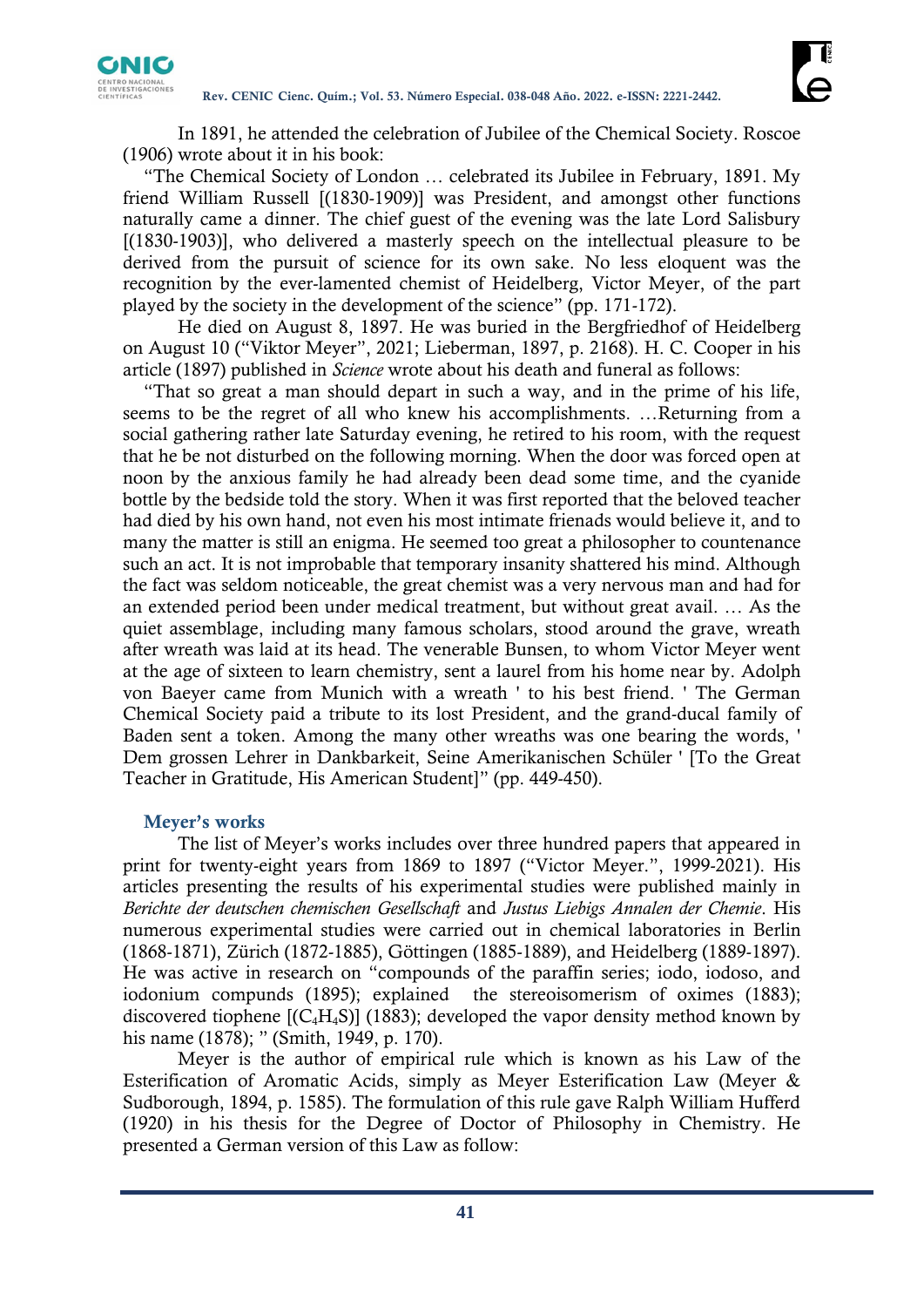

"*Sobald in einer substituirten Benzoesäure die beiden dem CO2H benachbarten H-Atomee durch Radicale, wie Br, NO2, CH<sup>3</sup> etc., ersetzt sind, resultirt eine Säure, welche durch Alkohol und Salzsäure nicht esterficirbar ist*" (p. 2).

The translation of the German text is the following:

"As soon as the two hydrogen atoms adjacent to  $CO<sub>2</sub>H$  in a substituted benzoic acid are replaced by radicals, such as  $Br, NO<sub>2</sub>, CH<sub>3</sub>, etc.,$  an acid results which cannot be esterified by alcohol and hydrochloric acid".

In the history of organic chemistry, his name was written in the name of one reaction called the Victor Meyer Reaction. In 1874, he carried out a reaction to obtain nitroethane ( $CH_3CH_2NO_2$ ) from ethyl iodide ( $C_2H_5I$ ) and silver nitrite (AgNO<sub>2</sub>) (Meyer, 1874, p. 19). In the generalized form, the Victor Meyer's Reaction is "the formation of a nitroalkane from the reaction between an alkyl halide and silver nitrite". According to Zerong Wang this "reaction is still the most convenient method for the preparation of the homologues of primary nitroalkanes higher than 1 nitropropane" (Wang, 2010).

In the years 1870-1871, he published the results of experimental studies carried out in the Organic Laboratory at *Gewerbeakademie* in Berlin in nine articles. In the first of them he described the method of the synthesis of aromatic acids (Meyer, 1870a). In subsequent articles published in 1870, the objects of his research interest were the constitution of camphor  $(C_{10}H_{16}O)$  (Meyer, 1870b), the chemical nature of chloral hydrate  $(C_2H_3C_1O_2)$  (Meyer, 1870c), the dibromobenzene  $(C_6H_4Br_2)$  (Meyer, 1870d), and the constitution of the doubly substituted benzenes (Meyer, 1870e).

In 1871, he published three articles with E. Adore and one with M. Ascher. He presented in them the results of his research on sulfanilic acid ( $C_6H_7NO_3S$ ) (Adore & Meyer, 1871a), conversion of the bromobenzoic acid  $(C_7H_5BrO_2)$  into isophthalic acid  $(C_8H_6O_4)$  (Adore & Meyer, 1871b), constitution of the doubly substituted benzenes (Adore & Meyer, 1871c). The last article published in 1871 was devoted to the history of benzenesulfonic acid ( $C_6H_6O_3S$ ) (Ascher & Meyer, 1871).

Meyer's work was not limited to organic chemistry. He also conducted research in the field of physical chemistry (G.O., 1897, p. 460). He designed an apparatus to carry out studies of the determination of the vapor density (Meyer, 1878, p. 1868). Harry B. Weiser (1916) described it as follows:

"The apparatus commonly used in the Victor Meyer displacement method of determining vapor densities consists of a cylindrical bulb of about 100 cc capacity attached to the end of a long tube. Sear the upper end of the latter a side tube is attached which serves to conduct to a measuring vessel the air expelled during a determination. The bulb and a portion of the long tube are surrounded by a jacket in which a suitable liquid is boiled for regulating the temperature of the enclosed tube. The assembled apparatus is almost four feet tall exclusive of the eudiometer tube in which the expelled air is caught " (p. 532).

G. M. Richardson (1897) quoted from an address made by him, at Heidelberg, in 1889, in which he spoke of a new experimental method of studying the vapor density of inorganic compounds and elements:

"To-day new methods of experiment permit of comparatively easy determination of the vapor-density and consequently of the molecular state of substance at the highest temperatures. Numerous inorganic conipounds, and the elements themselves, have been studied with regard to their vapor density at a white heat. While many of them, as oxygen, nitrogen, sulphur, and mercury, remain unchanged under such conditions, the molecules of chlorine, bromine, and iodine were split into two atoms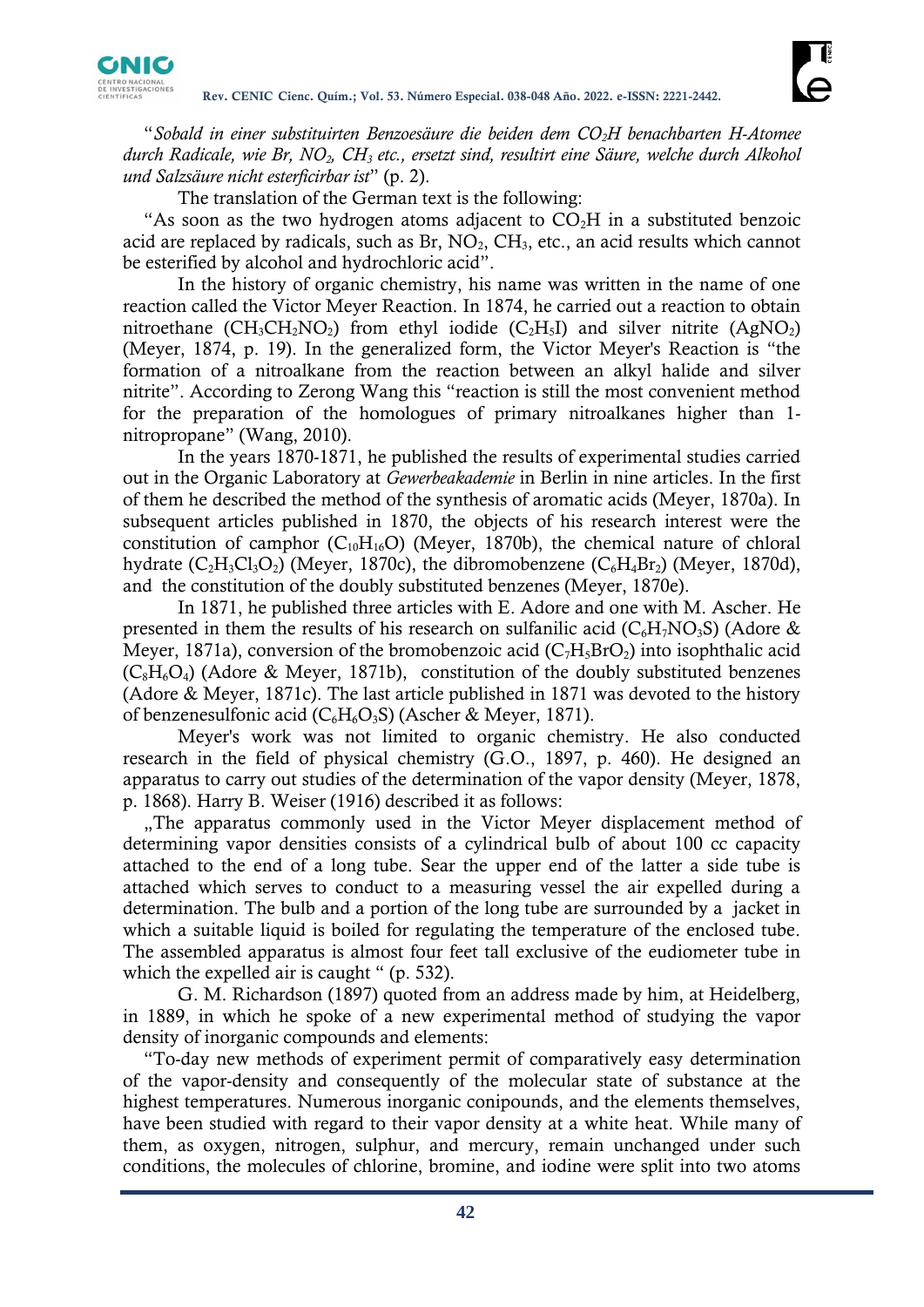

in conformity with Avogadro's surmise in regard to the compound nature of the elementary molecules. In the same manner the vapor-density and the molecular condition of the less volatile elements, zinc, thallium, antimony, and bismuth were successfully determined at a white heat. To-day pyrochemical work is limited to a temperature of 1,700° C., because vessels of porcelain and platinum, to the use of which we are limited, fuse above that temperature" (pp. 920-921).

His last papers were published in 1897. They concerned both organic and physical chemistry. The first article describes further observations on the evolution of oxygen gas during reduction (Frenzel, Fritz, & Meyer, 1897). The topics of the following papers concerned on results of investigations of conversion of butyric acid  $(C_4H_8O_2)$  into isobutyric acid (Hutzler & Meyer, 1897), one rearrangement in the mesitylene ( $C_9H_{12}$ ) series (Meyer & Molz, 1897a), v-durolecarboxylic acid (Meyer & Molz, 1897b), preparatory work for an investigation into vapor density determination at extreme heat levels (Meyer & Recklinghausen, 1897), the course of gas oxidation by liquids over time (Meyer & Saam, 1897), hexahydrobenzophenone and its oximes (Meyer & Scharvin, 1897), and triphenyl acrylic acid isomer and its conversion (Meyer & Weil, 1897).

## **Meyer's other works in chemistry**

In 1888, the book written by Meyer under the title *Die Thiophengruppe* (The Thiophene Group) was published in Baraunsweig (Meyer, 1888), and in 1890, his lecture given at the First General Meeting of the 62nd Assembly of German Naturalists and Physicians on September 18, 1889 in Heidelberg entitled *Chemische Probleme der Gegenwart* (Chemical Problems of the Present) was also published (Meyer, 1890).

A book written by him, together with Carl Langer, under the title *Pyrochemische Untersuchungen* (Pyrochemical Investigations) was published in 1885. "The experiments" decribed in this book "were carried out in 1882 and 1883 in the Chemical Laboratory at the Swiss Federal Polytechnic in Zürich (chemischen Laboratorium des eidgenössischen Polytechnikums in Zürich)" (Langer & Meyer, 1885, p. I).

The first volume of his 1,128-page textbook, co-written with the German chemist Paul Jacobson (1859-1923), entitled *Lehrbuch der Organischen Chemie* (Organic Chemistry Textbook), appeared in 1893. The authors dedicated this book to Baeyer. They wrote: " Adolf von Baeyer, the Master of Chemical Research, Approved by the Authors with Admiration and Gratitude" (Meyer & Jacobson, 1893, p. III). The first part of the second volume of this textbook was published in 1902, five years after Meyer's death. Carl Harries was its editor (Meyer & Jacobson, 1902). The second part of the second volume was released a year later (Meyer & Jacobson, 1903).

## **CONCLUSION**

Victor Meyer was one of the most outstanding chemist of the second half of the XIX century (Lunge, 1897, p. 777). He worked in Germany and Switzerland. He achieved incredible success in his short life. In 1883, at the age of 35, he became a corresponding member of the *Bayerische Akademie der Wissenschaften* (Bavarian Academy of Sciences) ("Deceased members. Viktor", 2021). In the same year, he was elected an Honorary Foreign Member of the Chemical Society of London. Among his many honors, Thorpe (1900) mentions the following: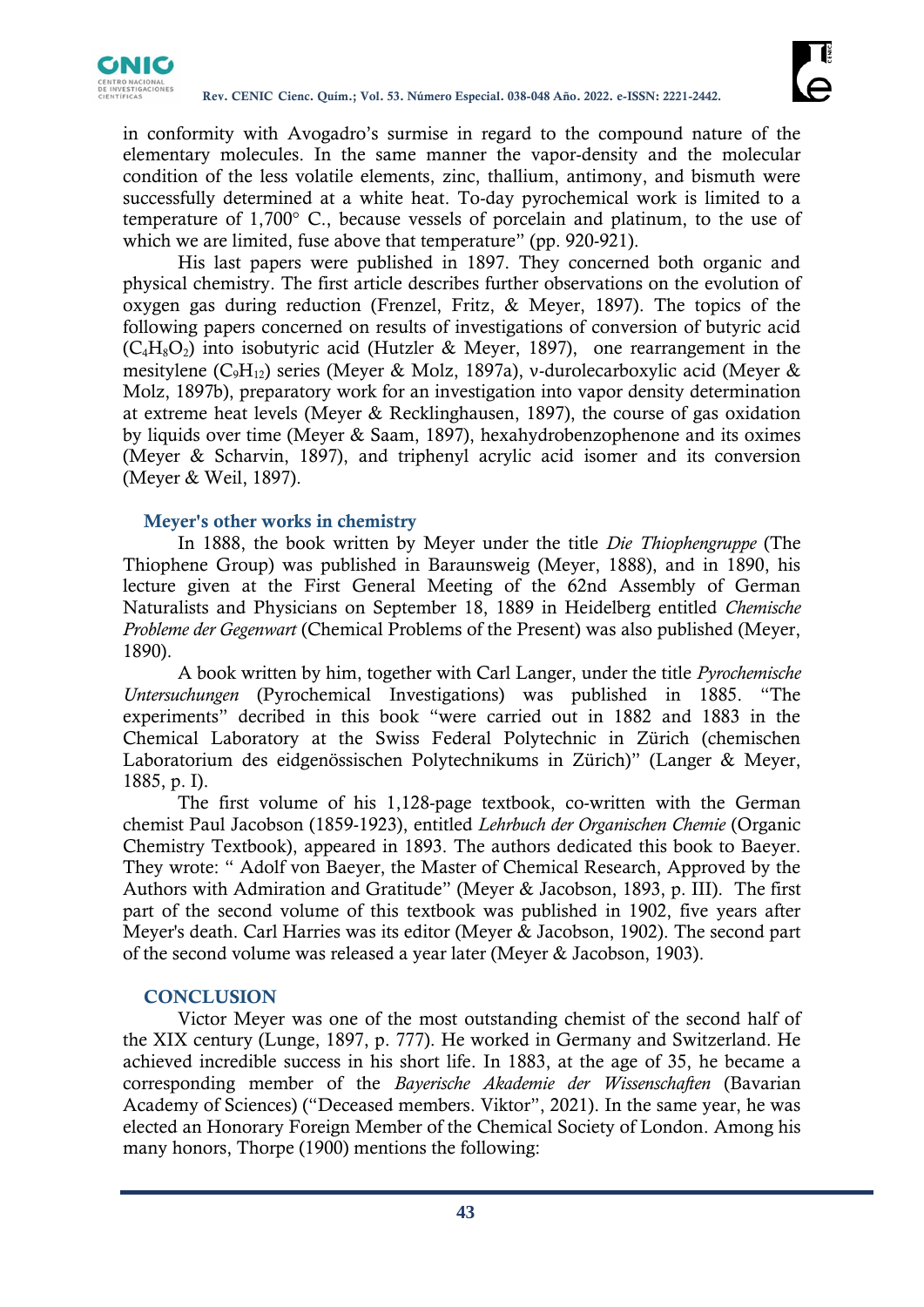

" He was a corresponding member of the Academies of Munich, Berlin, Upsala, and Göttingen, and an honorary member of many learned societies. The University of Königsberg made him an Honorary Doctor of Medicine" (p. 206).

In 1891, the *Royal Society of London* conferred on him the Davy Medal "for his researches on the determination of vapour densities at high temperatures" (Award winner: Davy", n.d.).

His autobiography was published in 1917. The author of this book was his older bother, Richard (Meyer, 1917). It was released in the *Grosse Männer. Studien zur Biologie des Genies* (Big Men. Studies of the Biology of Genius) series, edited by the Russian-German chemist and philosopher Wilhelm Ostwald (1853-1932). Its first edition was also reissued in 1918.

The Meyer's Memorial Lecture delivered by Thorpe to the Fellows of the Chemical Society, 8th February, 1900, was published in the second edition of his 1902 book entitled *Essays in Historical Chemistry* (Thorpe, 1902). It was also published in the *Journal of the Chemical Society* two years earlier (Thorpe, 1900). The Memorial Lecture on Meyer was also given by Liebermann to the members of the German Chemical Society on October 11, 1897 (Liebermann, 1897).

Meyer was very interested in tourism. In 1892-1893, he published two books in this field. The first, entitled *Aus Natur und Wissenschaft. Wanderblätter und Skizzen*  (From Nature and Science. Hiking Sheets and Sketches), was released in 1892 (Meyer, 1892), and the second under the title *Märztage im Kanarischen Archipel: ein Ferien-Ausflug nach Teneriffa und La Palma* (March Days in the Canary Archipelago: A Vacation Trip to Tenerife and La Palma) was published one years later in Leipzig (Meyer, 1893).

After Meyer, not only his papers and books survived. His portrait can be found in a book written by the American chemist Henry Monmouth Smith (1868-1950) (Smith, 1949, p. 170). His photos were also posted by some authors of books and articles describing his life and scientific achievements, for instance by Meyer (1917, p. 1), Harrow (1920, p. 177), Meyer (1908, p. 4505), and G. Lunge (1897, p. 777). There is also a photo of his vapour density apparatus ("Victor Meyer", n.d.).

The scientific work of this extremely gifted chemist will never be forgotten. At this point, it is worth quoting the words of his close friend Carl Liebermann. He was also "the ingenious researcher, ... and in the history of chemistry his works will live on" (Lieberman, 1897, p. 2168).

# **BIBLIOGRAPHIC REFERENCES**

Ador, E.,& Meyer, V. (1871a). Ueber die Sulfanilsäure. *Berichte der deutschen chemischen Gesellschaft*, *4*(1), 5-10.<https://doi.org/10.1002/cber.18710040104>

Ador, E.,& Meyer, V. (1871b). Ueberführung der Brombenzoësäure in Isophtalsäure. *Berichte der deutschen chemischen Gesellschaft*, *4*(1), 259-262. <https://doi.org/10.1002/cber.18710040194>

Ador, E.,& Meyer, V. (1871c). Untersuchungen über die Constitution der zweifach-substituirten Benzole. *ustus Liebigs Annalen der Chemie*, *159*(1), 1-27. <https://doi.org/10.1002/jlac.18711590102>

Anonymous. (1948). Victor Meyer (1848–97). *Nature* , *162***,** 364. <https://doi.org/10.1038/162364a0>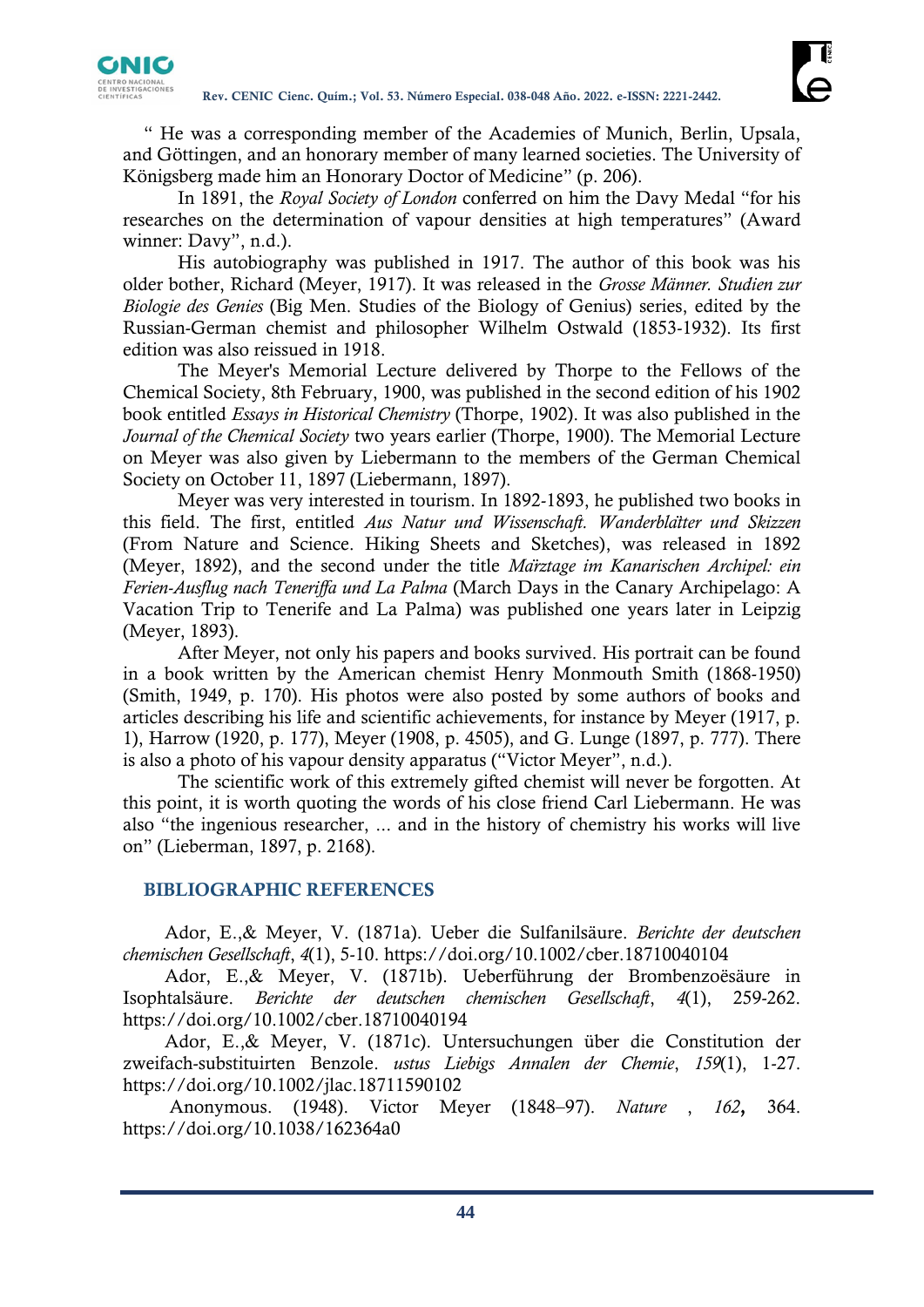

Anonymous. (1897). Victor Meyer. *Nature 56*, 449-450. <https://doi.org/10.1038/056449a0>

Ascher, M., & Meyer, V. (1871). Zur Geschichte der Benzolsulfosäure. *Berichte der deutschen chemischen Gesellschaft*, *4*(1), 323-326. <https://doi.org/10.1002/cber.187100401110>

*Award winner: Davy Medal*. (n.d.). Victor Meyer. Retrieved from [https://docs.google.com/spreadsheets/d/1dsunM9ukGLgaW3HdG9cvJ\\_QKd7pWj](https://docs.google.com/spreadsheets/d/1dsunM9ukGLgaW3HdG9cvJ_QKd7pWjGI0qi_fCb1ROD4/pubhtml?gid=1021770356&single=true) GI0qi fCb1ROD4/pubhtml?gid=1021770356&single=true

Baeyer, A. (1905). *Erinnerungen aus meinem Leben*. *1835-1905* (Memories from My Life. 1835-1905). In V. Villiger, V. Hottenroth, & R. Hallensleben (Eds.), *Adolf von Baeyer's Gesammelte Werke* (pp. VII-XX, XXVIII-XXXI). Erster Band. Braunschweig: Druck und Verlag von Friedrich Vieweg und Sohn. Retrieved from <https://archive.org/details/adolfvonbaeyersg01baey>

Biltz, H. (1898). Victor Meyer. *Zeitschrift für anorganische Chemie*, *16*(1), 1-14. <http://doi.org/10.1002/zaac.18980160102>

Cooper, H. C. (1897). The Death of Victor Meyer. *Science. New Series*, *6*(142),449-450. Retrieved from<https://www.jstor.org/stable/1624813>

*Deceased members. Viktor Meyer*. (2021)*.* Retrieved from [https://badw.de/en/community-of-](https://badw.de/en/community-of-scholars/deceased.html?tx_badwdb_badwperson%5Baction%5D=show&tx_badwdb_badwperson%5Bcontroller%5D=BADWPerson&tx_badwdb_badwperson%5BpartialType%5D=BADWPersonDetailsPartial&tx_badwdb_badwperson%5Bper_id%5D=2028&cHash=1dedb8298d9be8d63255867e8688e2da)

scholars/deceased.html?tx\_badwdb\_badwperson%5Baction%5D=show&tx\_badwdb [badwperson%5Bcontroller%5D=BADWPerson&tx\\_badwdb\\_badwperson%5Bpartial](https://badw.de/en/community-of-scholars/deceased.html?tx_badwdb_badwperson%5Baction%5D=show&tx_badwdb_badwperson%5Bcontroller%5D=BADWPerson&tx_badwdb_badwperson%5BpartialType%5D=BADWPersonDetailsPartial&tx_badwdb_badwperson%5Bper_id%5D=2028&cHash=1dedb8298d9be8d63255867e8688e2da) [Type%5D=BADWPersonDetailsPartial&tx\\_badwdb\\_badwperson%5Bper\\_id%5D=2](https://badw.de/en/community-of-scholars/deceased.html?tx_badwdb_badwperson%5Baction%5D=show&tx_badwdb_badwperson%5Bcontroller%5D=BADWPerson&tx_badwdb_badwperson%5BpartialType%5D=BADWPersonDetailsPartial&tx_badwdb_badwperson%5Bper_id%5D=2028&cHash=1dedb8298d9be8d63255867e8688e2da) [028&cHash=1dedb8298d9be8d63255867e8688e2da](https://badw.de/en/community-of-scholars/deceased.html?tx_badwdb_badwperson%5Baction%5D=show&tx_badwdb_badwperson%5Bcontroller%5D=BADWPerson&tx_badwdb_badwperson%5BpartialType%5D=BADWPersonDetailsPartial&tx_badwdb_badwperson%5Bper_id%5D=2028&cHash=1dedb8298d9be8d63255867e8688e2da)

Engel, M. (n.d.a). *Meyer, Richard*. Retrieved from Deutsche Biographie website: <https://www.deutsche-biographie.de/sfz62822.html#ndbcontent>

 Engel, M. (n.d.b). *Meyer, Victor*. Retrieved from Deutsche Biographie website: <https://www.deutsche-biographie.de/pnd119034646.html#ndbcontent>

Frenzel, K., Fritz, S., & Meyer, V. (1897). Weitere Beobachtungen über die Entwickelung von sauerstoffgas bei Reductionen. *Berichte der deutschen chemischen Gesellschaft*, *30*(3), 2515-2519.<https://doi.org/10.1002/cber.18970300328>

G.O. (1897). Victor Meyer. *Buletinul Societății de Științe din București-România*, *6*(5), 459-461. (in Romanian).<https://www.jstor.org/stable/43770930>

Harrow, B. (1920). *Eminent Chemists of Our Time.* New York: D. Van Nostrand Company. The Retrieved company.

<https://archive.org/details/eminentchemistso00harruoft/page/n7/mode/2up>

 Horowitz, B. (1916). Victor Meyer - His Life and Work. *Journal of the Franklin Institute*, *182*(3),

363-394. [https://doi.org/10.1016/S0016-0032\(16\)90891-3](https://doi.org/10.1016/S0016-0032(16)90891-3)

Hufferd, R. W. (1920). *The Application of Victor Meyer's Esterification Law to Neighboring-Xylic Acid and its Reduced Derivatives*. Thesis Submitted in Partial Fulfillment of the Requirements for the Degree of Doctor of Philosophy in Chemistry. Urbana-Champain: University of Illinois. Retrieved from <https://archive.org/details/applicationofvic00huff/page/n1/mode/2up>

Hutzler, R., & Meyer, V. (1897). Untersuchungen über die Frage Umwandlung von Buttersäure in Iso-buttersäure. *Berichte der deutschen chemischen Gesellschaft*, *30*(3), 2519-2529.<https://doi.org/10.1002/cber.18970300329>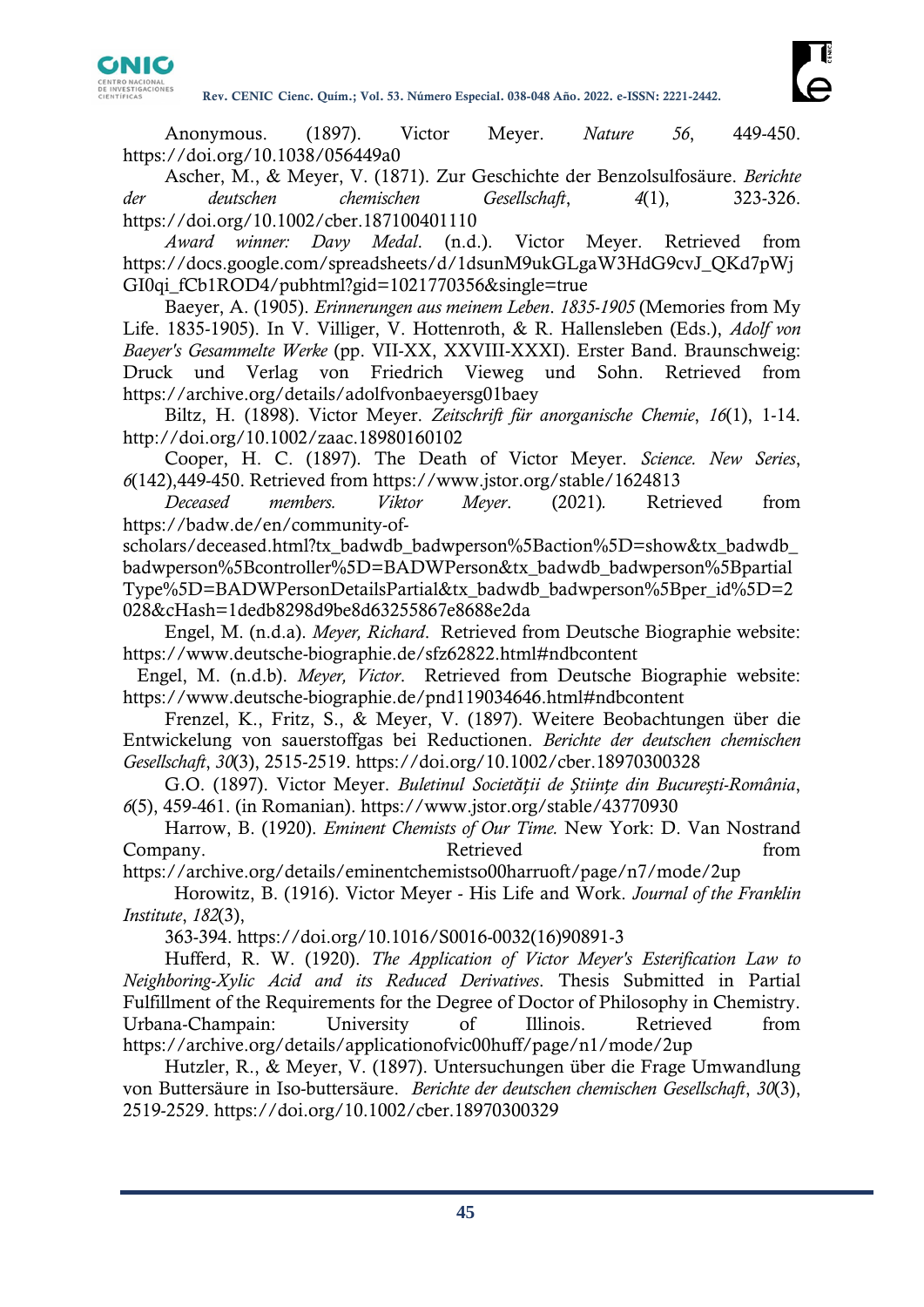

Langer, C., & Meyer, V. (1885). *Pyrochemische Untersuchungen*. Braunschweig: Druck und Verlag von Friedrich Vieweg und Sohn. Retrieved from <https://archive.org/details/pyrochemischeun00meyegoog/page/n8/mode/2up>

Liebermann, C. (1897). Victor Meyer. *Berichte der deutschen chemischen Gesellschaft 30*(2), 2157-2168.<https://doi.org/10.1002/cber.189703002196>

Lunge, G. (1897). Victor Meyer. *Zeitschrift für angewandte Chemie*, *10*(24), 777- 770.<http://doi.org/10.1002/ange.18970102402>

Meyer, R. (1917). *Victor Meyer*. *Leben und Wirken eines deutschen Chemikers und Naturforschers*. 1848-1897. Leipzig: Akademische Verlagsgesellschaft m. b. H. Retrieved from the settlement of the settlement of the settlement of the settlement of the settlement of the set

<https://archive.org/details/victormeyerleben00meyeuoft/page/n7/mode/2up>

Meyer, R. (1908). Victor Meyer. (1848-1897). *Berichte der deutschen chemischen Gesellschaft*, *41*(3), 4505-4718.<http://doi.org/10.1002/cber.190804103190>

Meyer, V. (1893). *Märztage im Kanarischen Archipel: ein Ferien-Ausflug nach Teneriffa und La Palma*. Leipzig: Verlag von Veit & Comp. Retrieved from [https://www.worldcat.org/title/marztage-im-kanarischen-archipel-ein-ferien-ausflug](https://www.worldcat.org/title/marztage-im-kanarischen-archipel-ein-ferien-ausflug-nach-tenerifa-und-la-palma/oclc/812692833?referer=di&ht=edition)[nach-tenerifa-und-la-palma/oclc/812692833?referer=di&ht=edition](https://www.worldcat.org/title/marztage-im-kanarischen-archipel-ein-ferien-ausflug-nach-tenerifa-und-la-palma/oclc/812692833?referer=di&ht=edition)

Meyer, V. (1892). *Aus Natur und Wissenschaft. Wanderblätter und Skizzen*. Heidelberg: C. Winter.

Retrieved from [https://www.worldcat.org/title/aus-natur-und-wissenschaft](https://www.worldcat.org/title/aus-natur-und-wissenschaft-wanderblatter-und-skizzen/oclc/37313144)[wanderblatter-und-skizzen/oclc/37313144](https://www.worldcat.org/title/aus-natur-und-wissenschaft-wanderblatter-und-skizzen/oclc/37313144)

Meyer, V. (1890). *Chemische Probleme der Gegenwart*. *Vortrag, gehalten in der ersten allgemeinen Sitzung der 62. Versammlung Deutscher Naturforscher und Aerzte am 18.September 1889 zu Heidelberg*. Heidelberg: Carl Winter's Universitätsbuchhandlung. Retrieved from the state of the state of the state of the state of the state of the state of the state of the state of the state of the state of the state of the state of the state of the state of the state of the state of

<https://babel.hathitrust.org/cgi/pt?id=wu.89119128502&view=1up&seq=7>

Meyer, V. (1888). *Die Thiophengruppe*. Braunschweig: Druck un Verlag von Friedrich Vieweg und Sohn. Retrieved from https://archive.org/details/diethiophengrup00meyegoog/page/n8/mode/2up

Meyer, V. (1878). Zur Dampfdichtebestimmung. *Berichte der deutschen chemischen Gesellschaft*, *11*(2), 1867-1870.<https://doi.org/10.1002/cber.187801102172>

Meyer, V. (1874). Ueber die Nitroverbindungen der Fettreihe. *Justus Liebigs Annalen der Chemie*, *171*(1), 1-56. <https://doi.org/10.1002/jlac.18741710102>

Meyer, V. (1870a). Synthese aromatischer Säuren. *Berichte der deutschen chemischen Gesellschaft*, *3*(1), 112-116.<https://doi.org/10.1002/cber.18700030139>

Meyer, V. (1870b). Zur Constitution des Camphers. *Berichte der deutschen chemischen Gesellschaft*, *3*(1), 116-122.<https://doi.org/10.1002/cber.18700030140>

Meyer, V. (1870c). Ueber die chemische Natur des Chloralhydrats. *Berichte der deutschen chemischen Gesellschaft*, *3*(1), 445-448. <https://doi.org/10.1002/cber.187000301150>

Meyer, V. (1870d). Ueber das Dibrombenzol. *Berichte der deutschen chemischen Gesellschaft*, *3*(2), 753-755.<https://doi.org/10.1002/cber.18700030226>

Meyer, V. (1870e). Untersuchungen über die Constitution der zweifachsubstituirten Benzole. *Justus Liebigs Annalen der Chemie*, *156*(3), 265-301. <https://doi.org/10.1002/jlac.18701560302>

Meyer, V. (1869a). Ueber Trimethylglycerammonium. *Berichte der deutschen chemischen Gesellschaft*, *2*(1), 186-188.<https://doi.org/10.1002/cber.18690020189>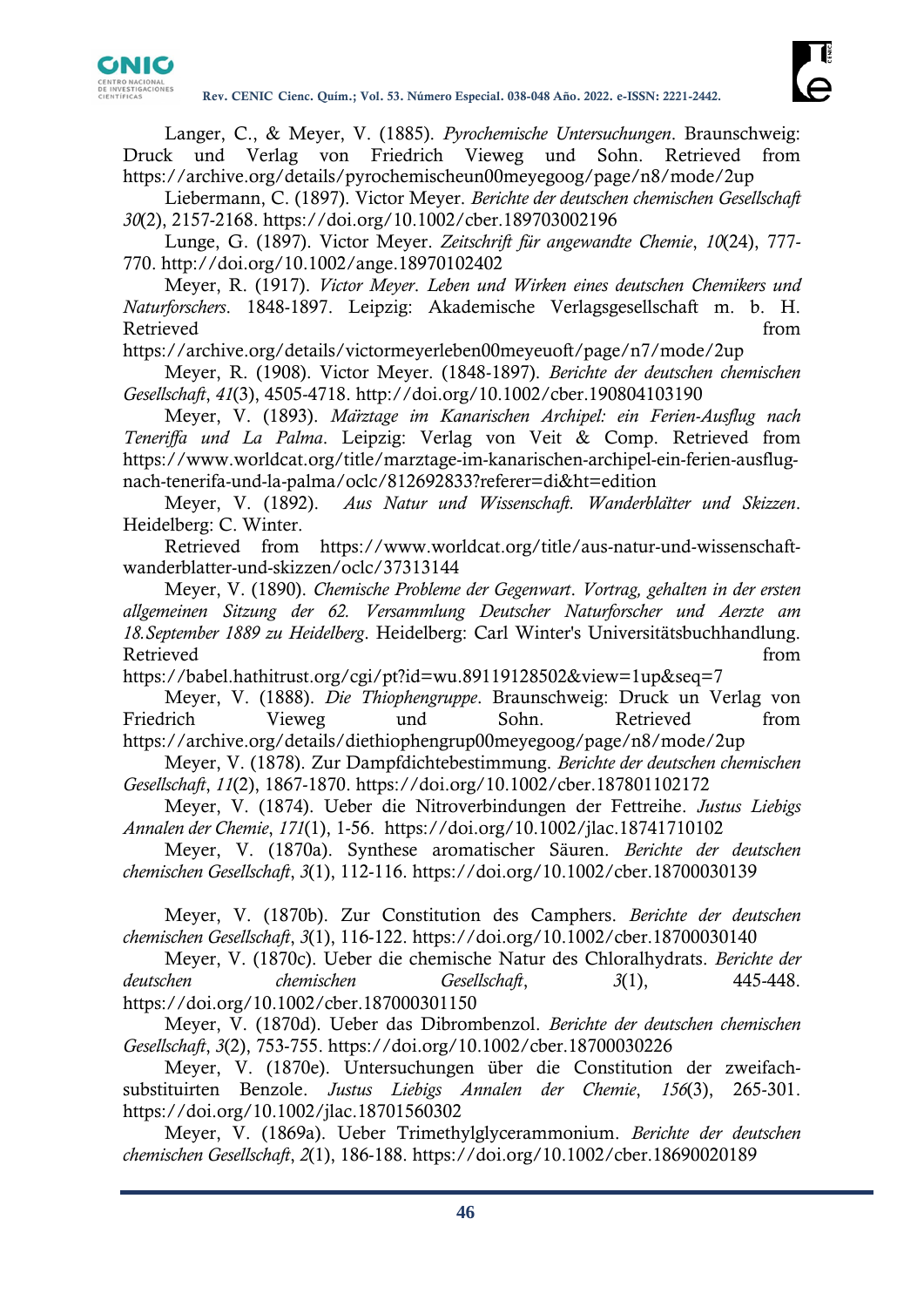

Meyer, V. (1869b). Ueber die Dicarbonsäure des Schwefels. *Berichte der deutschen chemischen Gesellschaft*, *2*(1), 297-299.<https://doi.org/10.1002/cber.186900201125>

*Meyer, Victor (1848-1897)*. (1872-1885). Public Domain. Retrieved from [https://commons.wikimedia.org/wiki/File:ETH-BIB-Meyer,\\_Victor\\_\(1848-1897\).jpg](https://commons.wikimedia.org/wiki/File:ETH-BIB-Meyer,_Victor_(1848-1897).jpg)

Meyer, V., & Jacobson, P. (1903). *Lehrbuch der Organischen Chemie. Zweiter Band. Cyclische Verbnidungen. – Naturstoffe. Zweiter Theil. Mehrkernige Benzolderivative. In Gemeinschaft mit P. Jacobson Bearbeitet von Arnold Reissert*. Leipzig: Verlag von Veit & Comp. Retrieved from

<https://archive.org/details/lehrbuchderorga01reisgoog/page/n7/mode/2up>

Meyer, V., & Jacobson, P. (1902). *Lehrbuch der Organischen Chemie*. *Zweiter Band*. *Cyclische Verbindungen. – Naturstoffe*. *Erster Theil. Einkernige Isocyclische Verbindungen. Die Gruppe Der Hydroaromatischen Verbindungen ist in Gemeinschaft mit P. Jacobson Bearbeitet von* 

*Carl Harries*. Leipzig: Verlag von Veit & Comp. Retrieved from <https://archive.org/details/lehrbuchderorga03meyegoog/page/n6/mode/2up>

Meyer, V., & Jacobson, P. (1893). *Lehrbuch der Organischen Chemie*. *Erster Band. Allgemeiner Theil. – Verbindungen Der Fettreihe*. Leipzig: Verlag von Veit & Comp. Retrieved from the settlement of the settlement of the settlement of the settlement of the settlement of the set

<https://archive.org/details/lehrbuchderorga02meyegoog/page/n5/mode/2up>

Meyer, V., & Molz, W. ( 1897a). Ueber angebliche Umlagerungen in der Mesitylenreihe. *Berichte der deutschen chemischen Gesellschaft*, *30*(2), 1270-1277. <https://doi.org/10.1002/cber.18970300223>

Meyer, V., & Molz, W. (1897b). Ueber ν-Durolcarbonsäure. *Berichte der deutschen chemischen Gesellschaft*, *30*(2), 1277-1280.<https://doi.org/10.1002/cber.18970300224>

Meyer, V., & Recklinghausen, M. von. (1897). Vorarbeiten zu einer Untersuchung über Dampfdichte-bestimmung bei extremen Hitzegraden. *Berichte der deutschen chemischen Gesellschaft*, *30*(2), 1926-1935. <https://doi.org/10.1002/cber.189703002145>

Meyer, V., & Saam, E. (1897). Ueber den zeitlichen Verlauf der Oxydation von Gasen durch Flüssigkeiten. *Berichte der deutschen chemischen Gesellschaft*, *30*(2), 1935- 1940.<https://doi.org/10.1002/cber.189703002146>

Meyer, V., & Scharvin, W. (1897). Ueber Hexahydrobenzophenon und seine Oxime. *Berichte der deutschen chemischen Gesellschaft*, *30*(2), 1940-1943. <https://doi.org/10.1002/cber.189703002147>

Meyer, V., & Sudborough, J. J. (1894). Das Gesetz der Esterbildung aromatischer Säuren. *Berichte der deutschen chemischen Gesellschaft*, *27*(2), 1580-1592. <https://doi.org/10.1002/cber.18940270285>

Meyer, V., & Weil, H. (1897). Ueber eine Isomere der Triphenylacrylsäure und die Umwandlung dieser in jene. *Berichte der deutschen chemischen Gesellschaft*, *30*(2), 1281-1294.<https://doi.org/10.1002/cber.18970300225>

Richardson, G. M. (1897). Obituary. *Journal of the American Chemical Society*, *19*(11), 918-921.<https://doi.org/10.1021/ja02085a010>

*Robert Wilhelm Bunsen und sein Heidelberger Laboratorium. Heidelberg, 12. Oktober 2011*. (2011). Frankfurt/M.: Gesellschaft Deutscher Chemiker. Retrievd from <http://genderi.org/robert-wilhelm-bunsen-und-sein-heidelberger-laboratorium.html>

Roscoe, H. E. (1906). *The Life & Experiences of Sir Henry Enfield Roscoe, D.C.L., LL.D., F.R.S. Written by Himself*. London: Macmillan And CO., Limited, New York: